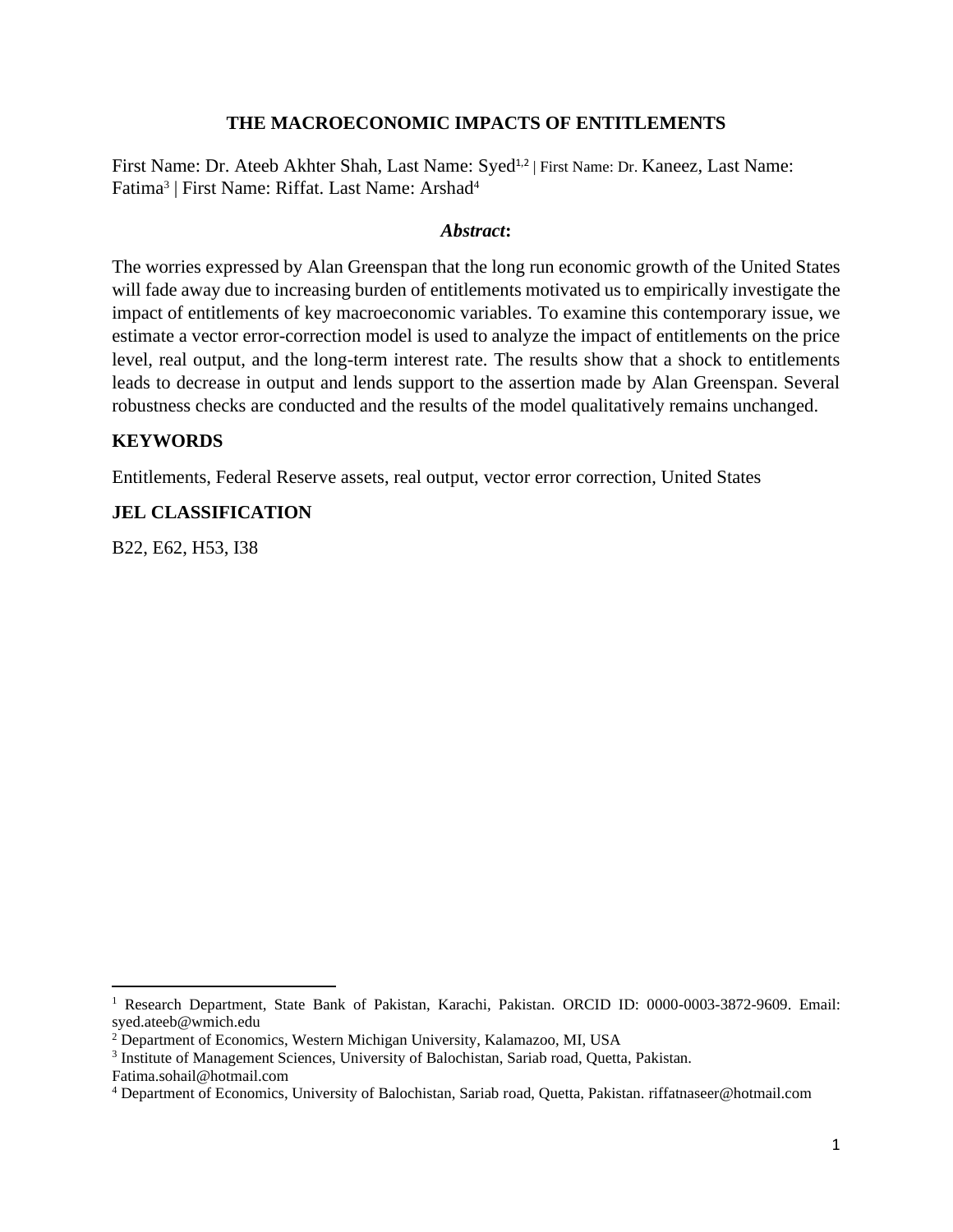#### **1. Introduction**

Since the end of the great moderation era, the slowing down of the economic growth in recent years is appearing as a defining challenge for macroeconomists. In the United States (U.S.), this slowdown is generally attributed to increased spending on entitlements. The increasing share of entitlements in GDP of the U.S. has been a matter of serious concern for economists and policy makers. Since last two decades, numerous experts are expressing concerns by highlighting that the Americans are turning into a nation of takers and the Government of the U.S. has become an entitlements Machine Eberstadt (2012). This disproportionate growth in entitlements is viewed as unsustainable and would have serious repercussions for fiscal balances and economic growth.

The former Federal Reserve chairman, Ben Bernanke warned lawmakers that they need to fix the entitlement system. He pointed out that if early and meaningful action is not taken, the U.S. economy could be seriously weakened, with future generations bearing much of the cost. By attributing the rising burden of entitlements on budget to aging population in the United States, he emphasized that if difficult choices are not made, financial stability and healthy economic growth will be lost Bernanke (2010). Similar fears were expressed by Alan Greenspan, the former Federal Reserve Governor. While discussing the causes and implications of secular stagnation at the conservative American Enterprise Institute, he pointed out that spending on entitlements is crowding out gross national saving leading to decreased investment and low productivity Greenspan (2016). He warns recently in an interview that though in the short run economy looks reasonably good, the gains in the economy are draining out from the increasing entitlements and in the long run economic growth will fade away due to crowding out of capital investment Cox (2019). Like Bernanke, he attributes the rise in entitlements to aging population. Samuelson (2016), a renowned columnist highlights the thoughts of Greenspan and emphasizes repeatedly to control over growing burden of entitlements arguing that entitlements are draining funds productivity-enhancing investments.

The term entitlements are referred to benefits that are conferred on any person or unit of government that meets the eligibility requirements established by legislation (Congressional Budget Reform and Impoundment Control Act of 1974) History Art & Archives United States House of Representatives (2020). Social security, Medicare and Medicaid compose more than 75% of entitlement programs in the United States, therefore they are synonymously used as the term entitlements. As pointed out earlier, economists, researchers, analysts and politicians are showing great concern over the rising entitlements spending which is staining the budget, deficit is on the rise since several years. This situation is projected to turn into a nascent fiscal crisis and will fade away economic growth amid pandemic

The share of entitlements spending in GDP is growing year after year and is projected to increase further. As reported in CBO report 2020, mandatory spending on social security and major health care programs make 10.3 percent of the GDP which is projected to be 12.4 percent of GDP by 2030.The budget deficit is projected to climb to 5.0% of GDP in 2030 from 4.6 percent of GDP in 2020. Because of the large deficits, federal debt held by the public is projected to grow, from 81 percent of GDP in 2020 to 98 percent in 2030. The economic growth is projected to slow down. From 2021-2030, output is projected to grow at an average annual rate of 1.7 % CBO report (2020).

Based on the above concerns and statistics, it appears that there is little doubt over the fear that entitlements are one of the major responsible factors for low economic growth and there should be cuts on entitlement expenditures or increase in taxes. However, Lawrence Summers (2013), the former U.S. treasury secretary warned the world about the secular stagflation in a seminal [speech](https://www.youtube.com/watch?v=KYpVzBbQIX0) at the International Monetary Fund headquarters in New York. He suggested that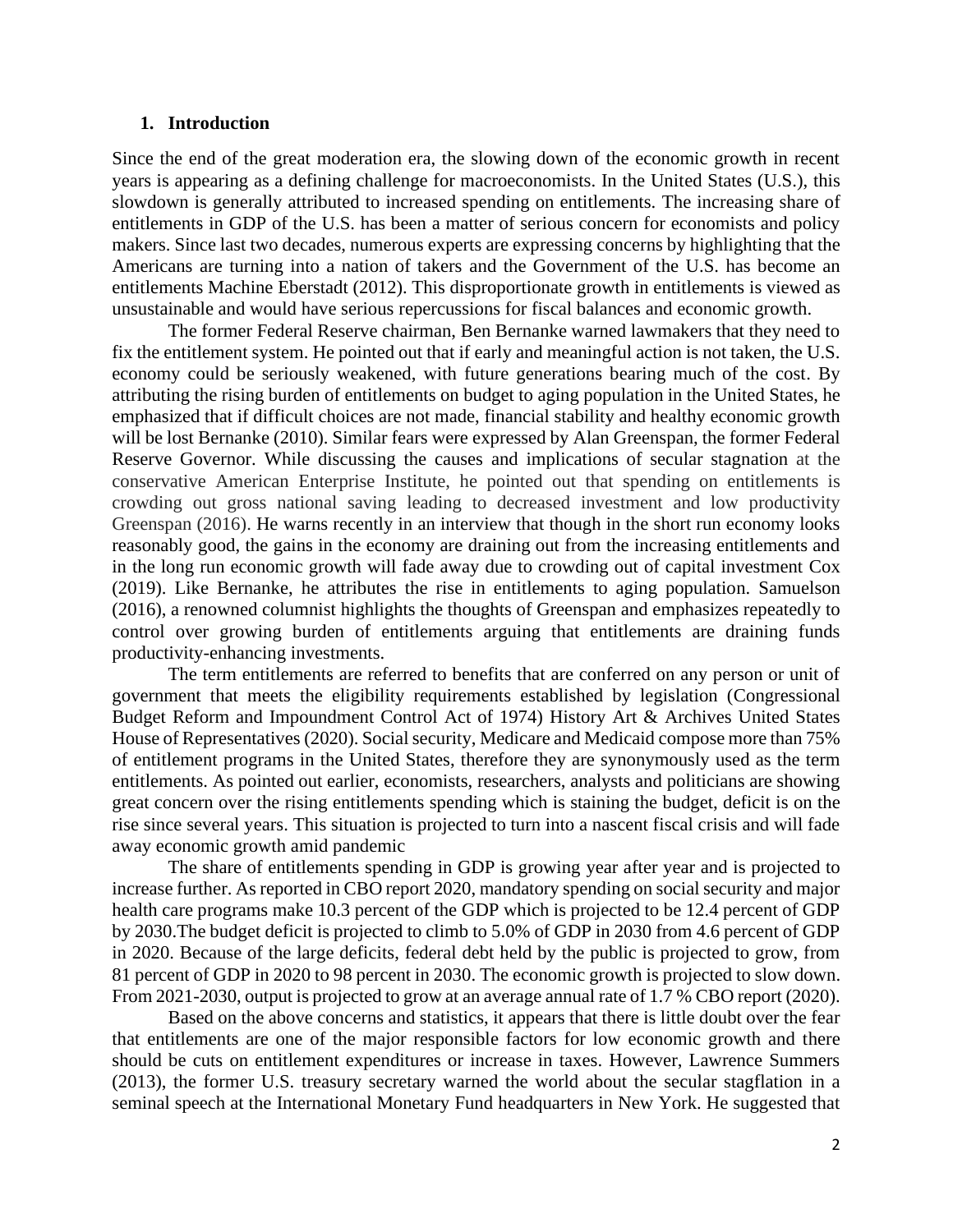the solution is increased government spending Summers (2013). Further, Summers (2020) asserts, "We don't need fewer entitlements for the American middle class. We need more". He argues that several other structural factors are responsible for slowing economic growth rather than increased entitlement spending. He explains that secular stagnation is due to persistent low interest rate, global in-equality, and low productivity growth. He believes that real interest rate required to achieve full employment level is so far into negative territory which is effectively impossible. Hence, there is little room for monetary policy to be effective to increase investment and growth. He prescribes that more social insurance will enhance the demand in the economy and increase in interest rate will push the economy forward and contribute to financial stability.

Despite the serious concerns expressed on the role of entitlements in slowing down the growth, the recent literature provides little empirical evidence. Some studies examine the fiscal context of major entitlement programs such as social security, Medicare and Medicaid and recommend reforms in these programs by cutting these spending or increasing tax revenues [see for instance, Palmer (2006) and Gist (2007)]. The increased entitlements are due to aging population in the United States. Maestas, Nicole, Kathleen Mullen, and David Powell (2016) estimate the economic impact of aging population in the states of U.S. over the period 1980 to 2010. They document that 10% increase in the fraction of population ages 60+ decreases per capita GDP growth by 5.5% of which two-third is due to slower growth in labor productivity whereas one-third is caused by slower labor force growth. They predict that annual GDP growth will slow down by 1.2 percentage points this decade and 0.6 percentage points in the next decade due to population aging. However, Acemoglu, Daron, and Pascual Restrepo (2017) investigated the impact of aging on economic growth across countries including OECD economies and conclude that the data do not verify the negative impact of aging population on economic growth. On the other hand, Sheiner (2018) analyzed the long-term impact of aging on the federal budget and showed that debt path of the United States is not sustainable. The literature though limited focuses on the impact of aging population on debt, budget deficit and economic growth. There is no empirical research which investigates the direct impact of entitlements on economy such as economic growth, interest rate and the price level.

The relationship between spending on entitlements and slow economic growth is yet to be empirically investigated as stated by Robert J. Samuelson, "What other economists will think remains to be seen. An obvious question is whether Greenspan's relationships are correlations, not cause and effect" Samuelson (2016). Hence, this article is an attempt to address the question raised by Samuelson. It will contribute to the existing literature in the following way; to best of our knowledge, it will be the first study to use a monthly dataset to empirically investigate the macroeconomic impact of entitlements in the U.S. using a VECM framework.

#### **2. Data Description**

The data for all the variables used in our paper is taken from Federal Reserve Bank of St. Louis Database (FRED). The main variable of interest is the entitlements. We use the seasonally adjusted personal current transfer receipts, government social benefits to persons measured in billions of U.S. dollars as our measure of entitlements (E). As our sample runs through the time of the great financial crisis, we use the Federal Reserve's assets  $(A)^5$  as a measure of monetary policy. We add A in our analysis to control for the monetary stimulus as it also has the ability to stimulate

<sup>5</sup> For a detailed know-now on the unconventional policy approaches at the zero-lower bound, see Clouse et al. (2003), Bernanke and Reinhart (2004), Bernanke et al. (2004) and Kuttner (2018)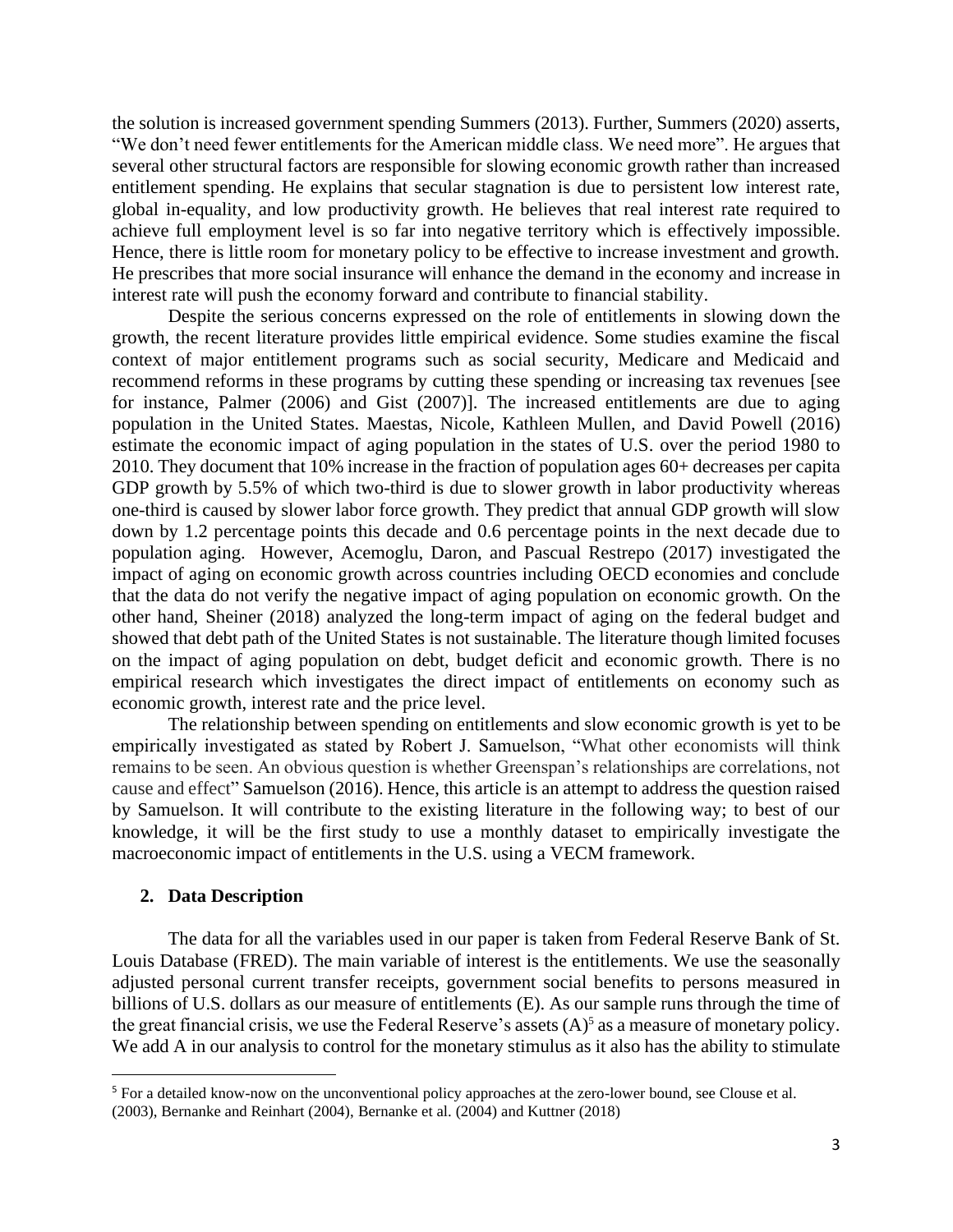the economy in the short-run. We follow Wheeler (1999) in selection of variables that represent macroeconomy of the U.S., that is, the price level, real output and a long-term interest rate. For this purpose, seasonally adjusted industrial production is included as a measure of real output (Y), seasonally adjusted consumer price index, all items in the U.S. is included as a measure of the price level (P) and the 10-year government bond yields in included as a measure of interest rate (R). All the variables except the interest rate are in log-levels. The interest rate is in levels. The variable A is available only on a weekly basis; therefore, monthly average was taken to form the monthly variable. A is also not seasonally adjusted at the data source; therefore, it is seasonally adjusted using the U.S. Bureau of Census X11 seasonal adjustment program in statistical analysis software (SAS).

## **3. Empirical Analysis**

In our paper, we have considered two sample<sup>6</sup> periods for empirical analysis. We start our analysis by testing each variable for stationarity. For this purpose a series of Dickey and Fuller (1981) unit-root tests (ADF) were conducted on each variable. The results of these unit-root tests in presented in Table 1. Introduced by Schwarz (1978), we use the Bayesian information criteria (BIC) to determine the optimal lags to be used in the ADF tests. Panel A of Table 1 shows the results of the ADF test with drift. The test reveals that variables E, P, A and Y are non-stationary in log-levels. R is found to be non-stationary in levels. However, all these variables are stationary in first difference.

Panel B of Table 1 shows the results of the ADF test with trend and drift. Similar to the drift test, the test reveals that variables E, P, A and Y are non-stationary in log-levels. R is found to be non-stationary in levels. However, all these variables are stationary in first difference. All these variables are non-stationary in log-levels/levels; therefore, they should be first differenced to achieve stationarity. However, Engle-Granger (1987) points out that a vector autoregressive (VAR) model estimated in log-levels/levels is miss-specified if the variables are cointegrated. Therefore, we tested the data for presence of cointegration due to Johansen (1988) and Johansen and Juselius (1990). Johansen's [(2000), (2002)] small-sample correction is also employed. The results of the cointegration analysis were obtained using CATs in RATs, version 2 (2005).

BIC is used to determine the optimal lags for cointegration test. BIC suggested to use 6 lags for the test cointegration. The results of cointegration trace test are presented in Table 2. The trace statistic shows that one cointegrating vector exists among the variables. Therefore, to evaluate the impact of E on the P, Y and R, we employ a VECM model estimated using the Engle-Granger (1987) two-step estimator.

We estimate the VECM containing variables E, P, A, Y and R. To preserve degrees of freedom, a maximum lag length considered is 6 lags for the model. The pre-sample extends from 2002M12 to 2003M6, and the estimation of the VECM models is carried out over 2003M7 to 2019M06. The lag length for the model is chosen with the BIC. The BIC suggested a lag length of 5. The residuals from each VECM equation are required to be white noise. To test for serial

 $6$  The first estimation sample is from 2003M7 to 2019M6 (henceforth, short sample). The pre-sample for lags in the ADF tests and VECM for short sample extends from 2012M12 to 2003M6 (1 lag for the difference and 6 maximum lags for the estimation). The second estimation sample is from 2004M2 to 2019M6 (henceforth, long sample). The pre-sample for this exercise extends from 2012M12 to 2004M1 (1 lag for the difference and 12 maximum lags for the estimation). To conserve space, we only report the results of model using the short sample. The results qualitatively remain the same when long sample<sup>6</sup> is used for the analysis.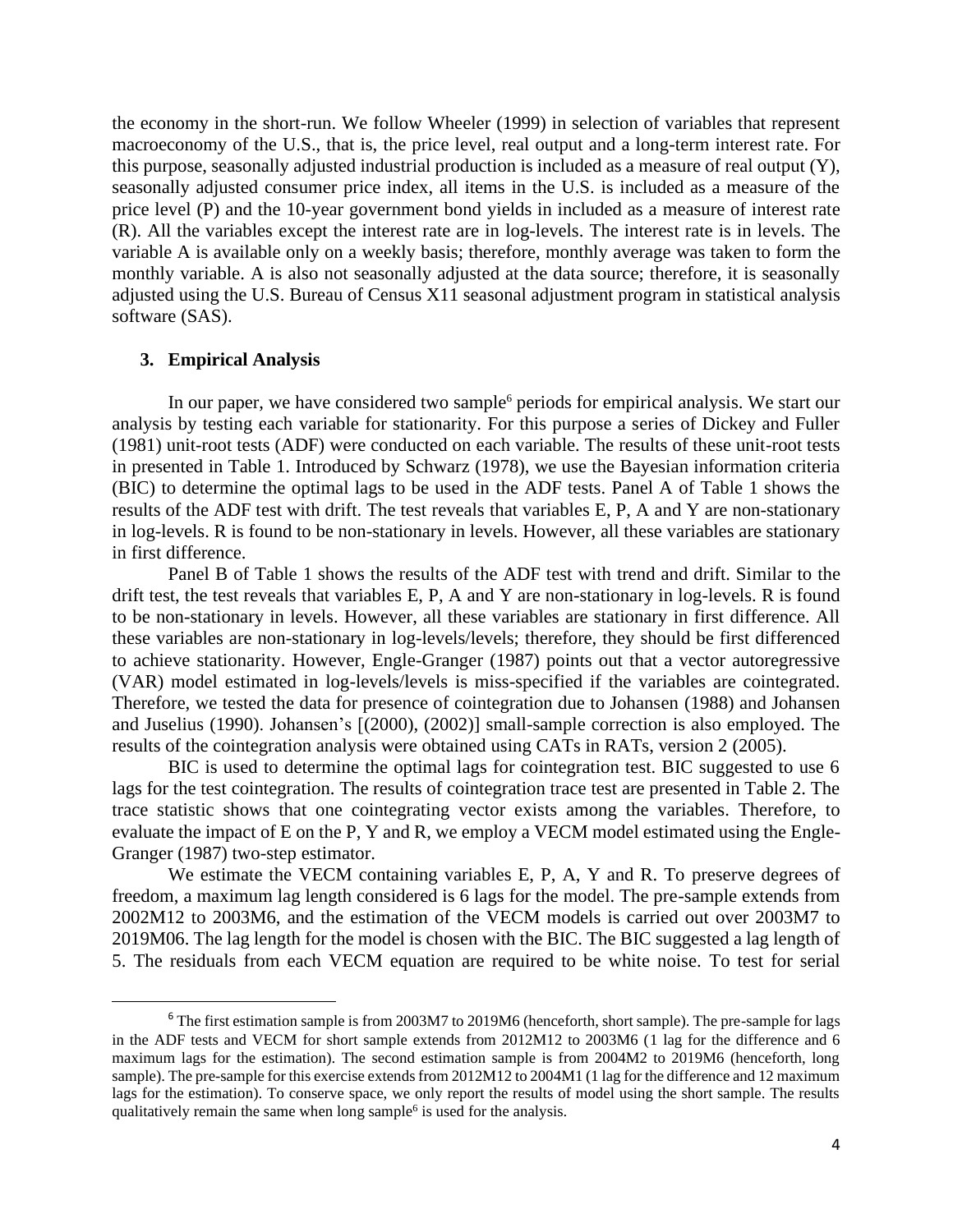correlation among the residuals from each VECM equation, we conducted a series of Ljung-Box (1978) tests with the null hypothesis of no autocorrelation. The Q-statistics show that the residuals from each VECM equation in the model estimated with 3 lags are white noise.

| Panel A: Augmented Dickey Fuller Test with drift           |                         |                                                  |                     |                                                 |                    |  |  |  |  |
|------------------------------------------------------------|-------------------------|--------------------------------------------------|---------------------|-------------------------------------------------|--------------------|--|--|--|--|
| Variable                                                   | $Log-$<br>Levels/levels | No of Augmenting<br>Lags (Log-<br>Levels/Levels) | First<br>Difference | No of Augmenting<br>Lags (First<br>Difference)  | Critical<br>Value* |  |  |  |  |
| E                                                          | $-1.31$                 | 3                                                | $-11.43$            | 2                                               | $-2.88$            |  |  |  |  |
| P                                                          | $-1.87$                 | $\overline{2}$                                   | $-9.09$             | 2                                               | $-2.88$            |  |  |  |  |
| A                                                          | $-1.24$                 | $\overline{2}$                                   | $-9.24$             | 1                                               | $-2.88$            |  |  |  |  |
| Y                                                          | $-2.49$                 | 4                                                | $-3.51$             | 3                                               | $-2.88$            |  |  |  |  |
| R                                                          | $-1.59$                 |                                                  | $-9.78$             |                                                 | $-2.88$            |  |  |  |  |
| Panel B: Augmented Dickey Fuller Test with drift and trend |                         |                                                  |                     |                                                 |                    |  |  |  |  |
| Variable                                                   | $Log-$<br>Levels/levels | No of Augmenting<br>Lags (Log-<br>Levels/Levels) | First<br>Difference | No of Augmenting<br>Lags (First)<br>Difference) | Critical<br>Value* |  |  |  |  |
| E                                                          | $-1.93$                 | 3                                                | -11.46              | 2                                               | $-3.43$            |  |  |  |  |
| $\mathbf P$                                                | $-2.32$                 | $\overline{2}$                                   | $-9.24$             |                                                 | $-3.43$            |  |  |  |  |
| A                                                          | $-1.86$                 | 2                                                | $-9.29$             |                                                 | $-3.43$            |  |  |  |  |
| Y                                                          | $-3.03$                 | 4                                                | $-3.52$             | 3                                               | $-3.43$            |  |  |  |  |
| R                                                          | $-3.32$                 |                                                  | $-9.75$             |                                                 | $-3.43$            |  |  |  |  |

**TABLE 1 Results of Augmented Dickey Fuller Test (estimation period: 2003M7 – 2019M6)**

Notes: E: Entitlements, P: Price Level, A: Federal Reserve's Assets, Y: Real Output, R: Interest Rate. \* denotes critical value reported in the table at 5% level of significance; The values in bold shows that the variable is stationary in Log-Levels/Levels or first differences

| ГАРГЕ 7           | The Connegration Test Results (short sample) |             |            |          |              |  |  |
|-------------------|----------------------------------------------|-------------|------------|----------|--------------|--|--|
| Null              | Alternative                                  |             | Trace      | Critical |              |  |  |
| <b>Hypothesis</b> | <b>Hypothesis</b>                            | Eigen Value | Statistic* | Value**  | $P-values**$ |  |  |
| $r = 0$           | $r=1$                                        | 0.204       | 79.427     | 69.611   | 0.006        |  |  |
| $r=1$             | $r = 2$                                      | 0.108       | 45.507     | 47.707   | 0.081        |  |  |
| $r = 2$           | $r = 3$                                      | 0.080       | 24.523     | 29.804   | 0.185        |  |  |
| $r = 3$           | $r = 4$                                      | 0.044       | 10.015     | 15.408   | 0.285        |  |  |
| $r = 4$           | $r = 5$                                      | 0.027       | 3.713      | 3.841    | 0.054        |  |  |

**TABLE 2 The Cointegration Test Results (short sample)**

\* the small sample corrected trace statistic

\*\* the critical value at 5% level of significance and the p-values are approximated using the gamma distribution, see Doornik (1998)

The results of the model are presented in terms of the impulse response functions (IRFs). To compute IRFs, the residuals from the VECM must be orthogonalized. One technique to compute orthogonalized residuals is Choleski decomposition of contemporaneous relationships. Under the Choleski decomposition, variables in the system are required to be ordered in a particular manner. Variables higher in the ordering contemporaneously influence the variables lower in the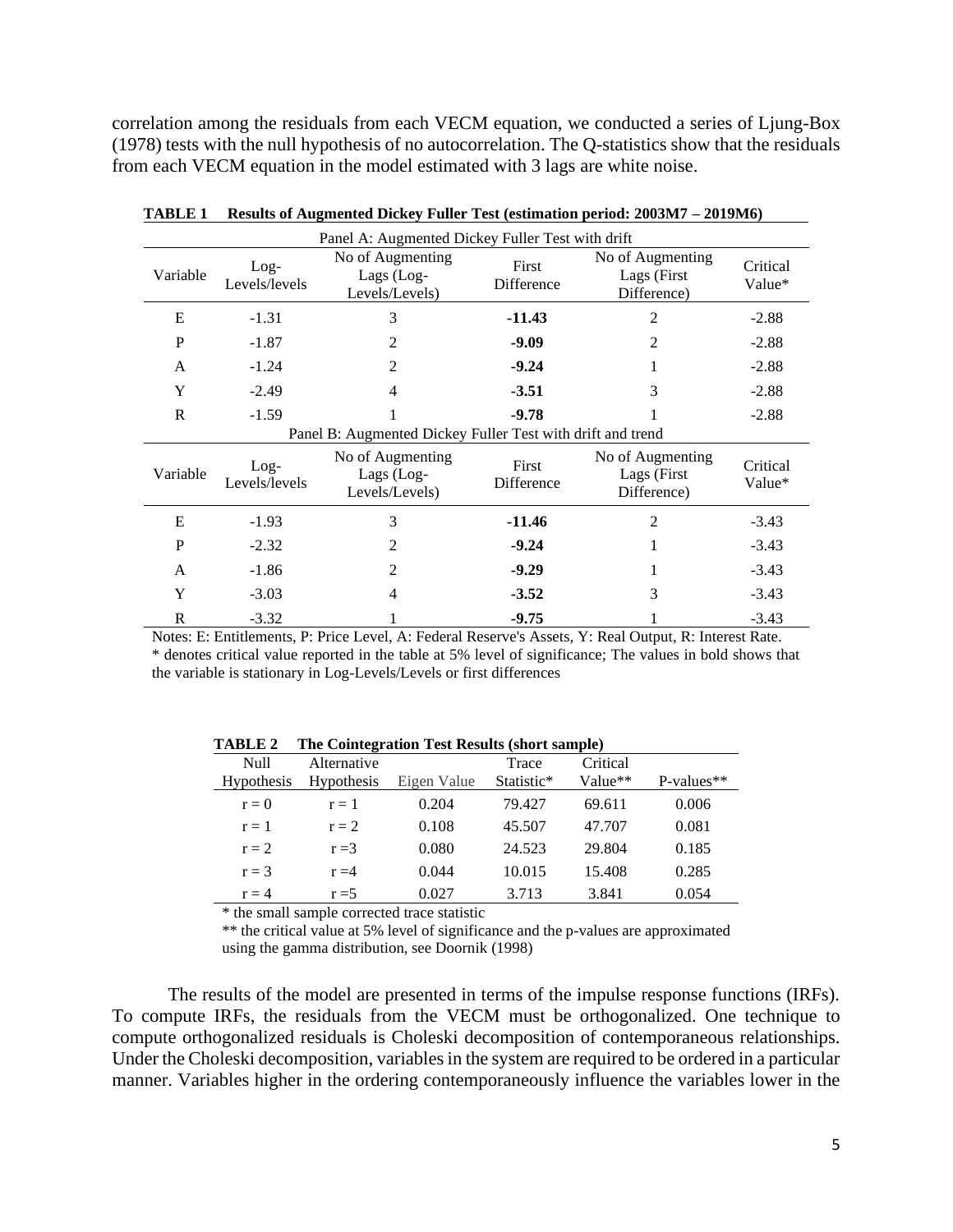ordering and not vice versa. We use the Choleski decomposition with ordering E, A, P, Y and R for our model, when short sample is used.

The current study is concerned with the response of the P, Y and R to a shock in E. This is consistent with the hypothesis we are testing. An increase in entitlement spending may act as a fiscal stimulus and impact the macroeconomy. Hence, it is placed first in the ordering. The key element of our ordering is positioning of policy variables E and A first in the ordering. This permits shocks to these variables impact other variables in the system with in the same month. However, these variables have an impact on E and A through the lags in the system. Hence, like Wheeler (1999), we assume that the policymaker's information set only contains lags of P, Y and R.

In the short-run, certainly contemporaneously, prices are sticky. Hence, Y shocks do not have an impact on P. This places P above Y. Assuming markets are efficient and interest rates reflect all the available information quickly, R is placed at the end. P, Y and R are placed below E and A, the placement of these variables relative to each other is a matter of indifference as long as we are testing the impact of E on Y, P, and R. The conclusion of the model does not change when we alter the ordering of P, Y, and R relative to each other or use alternate ordering.<sup>7</sup> Therefore, we report results with ordering E, A, P, Y, R.

In order to determine if the lag 6 of each variable in the system enters the equations of each variable in the system significantly, we performed a joint significance test on coefficients of this lag. we found that the coefficients on this lag is jointly insignificant. This provides further evidence that lag 5 is appropriate. However, as a robustness check, we also estimated the base model with 6 lags. The results obtained from this robustness check exercise qualitatively remained the same.

### **4. Results and Discussion**

The results<sup>8</sup> of our model are presented in Figures 1 through 3. Figure 1 indicates a shock to E has a positive and significant impact on P at first 4 forecast horizons. It also produces a negative and significant impact on P at forecast horizons 6 and 7. Hence, we find that entitlement expenditure is initially inflationary. We know that the funds transferred from the U.S. government to the economic agents leads to an increase in demand; therefore, it will lead to an increase in the price level. However, this impact dampens and eventually becomes insignificant forecast horizon 8 onwards.

<sup>&</sup>lt;sup>7</sup> The alternate-ordering for the model estimated using 3 lags is: E, A, Y, P, R; The difference in this ordering is the placement real output before the price level and this exercise is performed as a robustness check. The main result of the model qualitatively remains the same. In addition to this robustness check exercise, we performed many other robustness exercises and found that the results remained qualitatively the same. These include: estimation of the model over the longer sample period, change in the ordering of the variables in the Choleski decomposition for the long sample, joint significance test on lags 5 through 12 for the long sample and estimation of the model with 6 lags [we do not use more than 6 lags for the long sample; 1) to match with the estimation exercise performed on the short sample, that is, estimation with 5 and 6 lags, 2) due to degrees of freedom that occurs due the use of a longer lag length].

<sup>&</sup>lt;sup>8</sup> The results of this paper are reported in terms of IRFs. To compute the confidence bands for the IRFs, MONTEVECM procedure is followed in RATs program. The confidence intervals for the IRFs are computed via ten thousand Monte Carlo draws. For each IRF, the bootstrapped confidence bands indicate the 0.05 and 0.95 percentiles of the draws.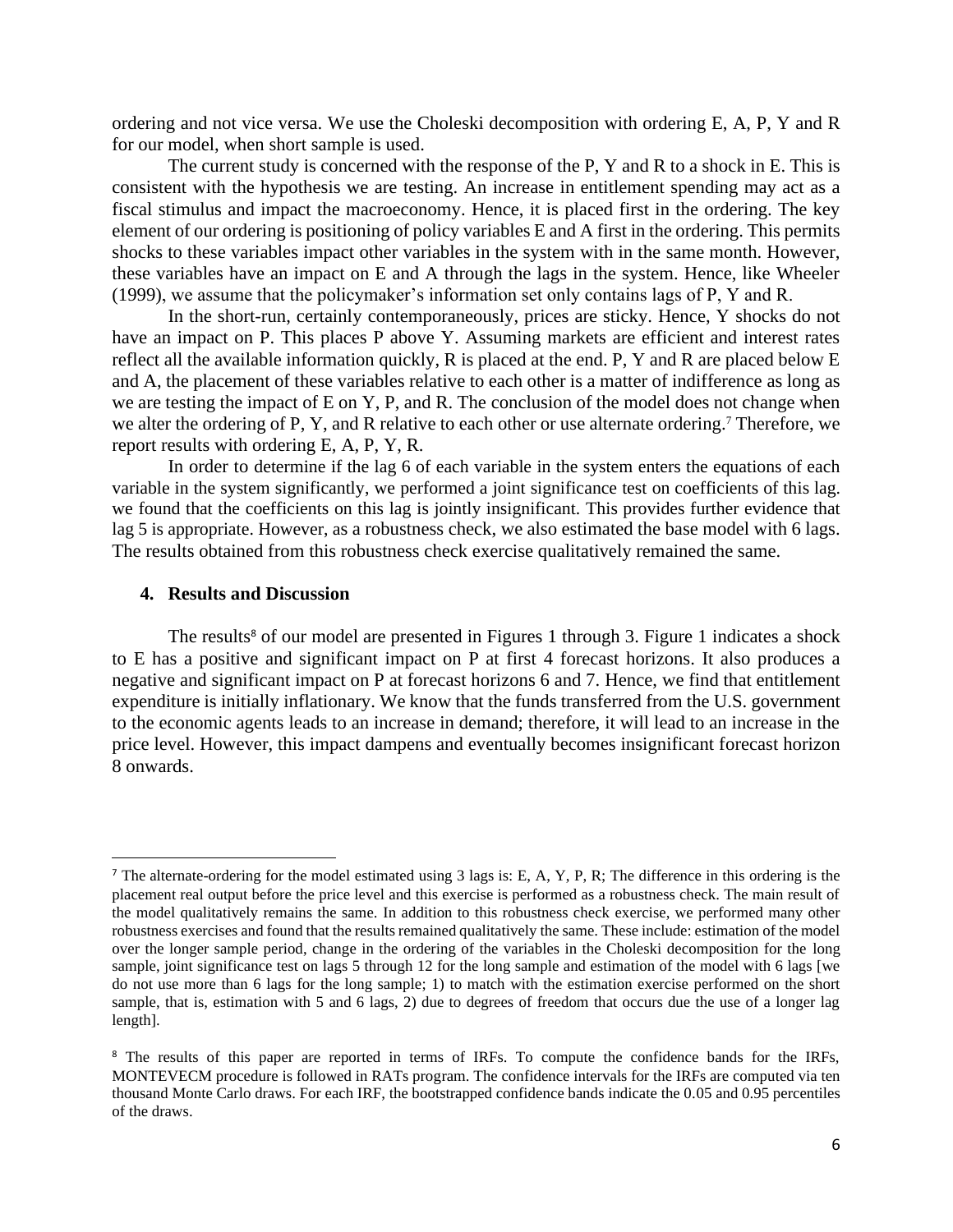

FIGURE 1 Response of the price level to a shock in Entitlements

The main emphasis of our paper is to find out, if the prosperous performance of U.S. fades away due to an increase in E. Hence, Figure 2 contains the most important results of our paper. An analysis of Figure 2 reveals that a shock to E has a short lived positive and significant impact on Y at forecast horizons 1, 2 and 5 months. However, shock to E has a negative and significant impact on Y at 14 forecast horizons (4, 7, 8, 10 to 16, 18 to 20, 22, 24 and 30 months). This result supports the concerns that majority of the experts of the U.S. who believe that economic performance achieved post great financial crisis will eventually start to fade due to increasing burden of E.



FIGURE 2 Response of real output to a shock in entitlements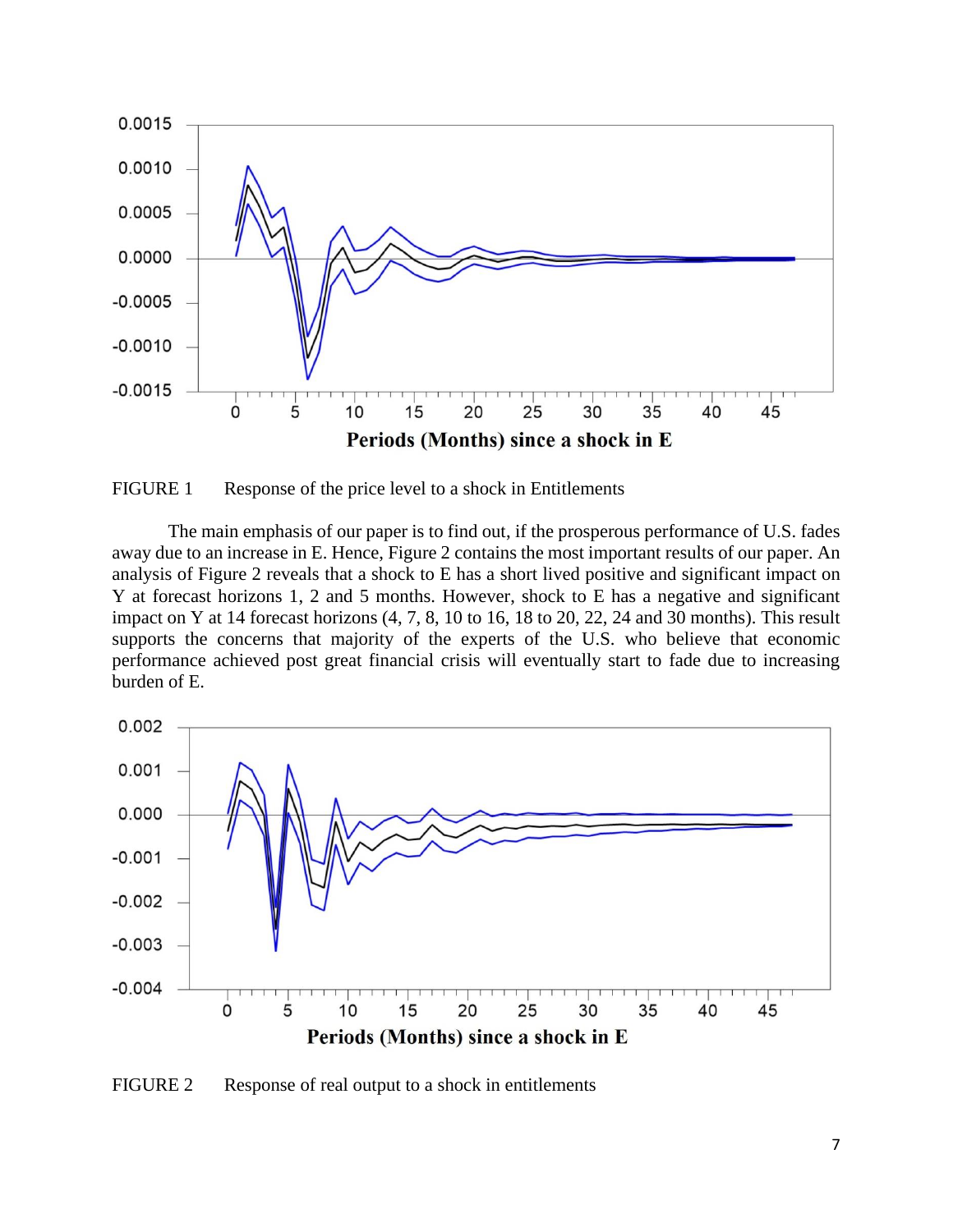Figure 3 indicates that a shock to E has a positive and significant impact on R at first horizons 1 and 13. It also has a negative and significant impact on R at forecast horizon 6 to 8 and is insignificant otherwise. E are financed by tax money as well as through borrowing. Therefore, it may be the case that an increase in E led to an increase in demand for loans through the banking system and pushes R upward. This result is in line with a commonly known notion of the crowding out effect, where a fiscal stimulus if financed by bank borrowing pushes the interest rates high enough that crowds outs the private sector borrowing through this channel. However, the impact becomes negative for a few months and insignificant there onwards.



FIGURE 3 Response of 10-year government bond yield (interest rate) to a shock in entitlements

## **5. Conclusion**

In this paper, we estimate a VECM to investigate the impact of entitlements on key macroeconomic variables of the U.S. economy. we report results in the form of impulse response functions. The IRFs from the base model reveal that a shock to entitlements has positive and short lived negative, and significant impact on the price level and the interest rate. whereas output is impacted negatively and significantly at 14 forecast horizons. These results remain robust to a change in ordering of the variables in the Choleski decomposition, change in the lag length of the VECM from 5 to 6 lag and a change in the sample (short and long). Hence, this investigation provides empirical evidence on the statement made by Alan Greenspan that though in the short run economy is doing well; however, entitlements will pull healthy performance of economy down. Thus, to move positively on growth trajectory, the U.S. must manage entitlements smartly.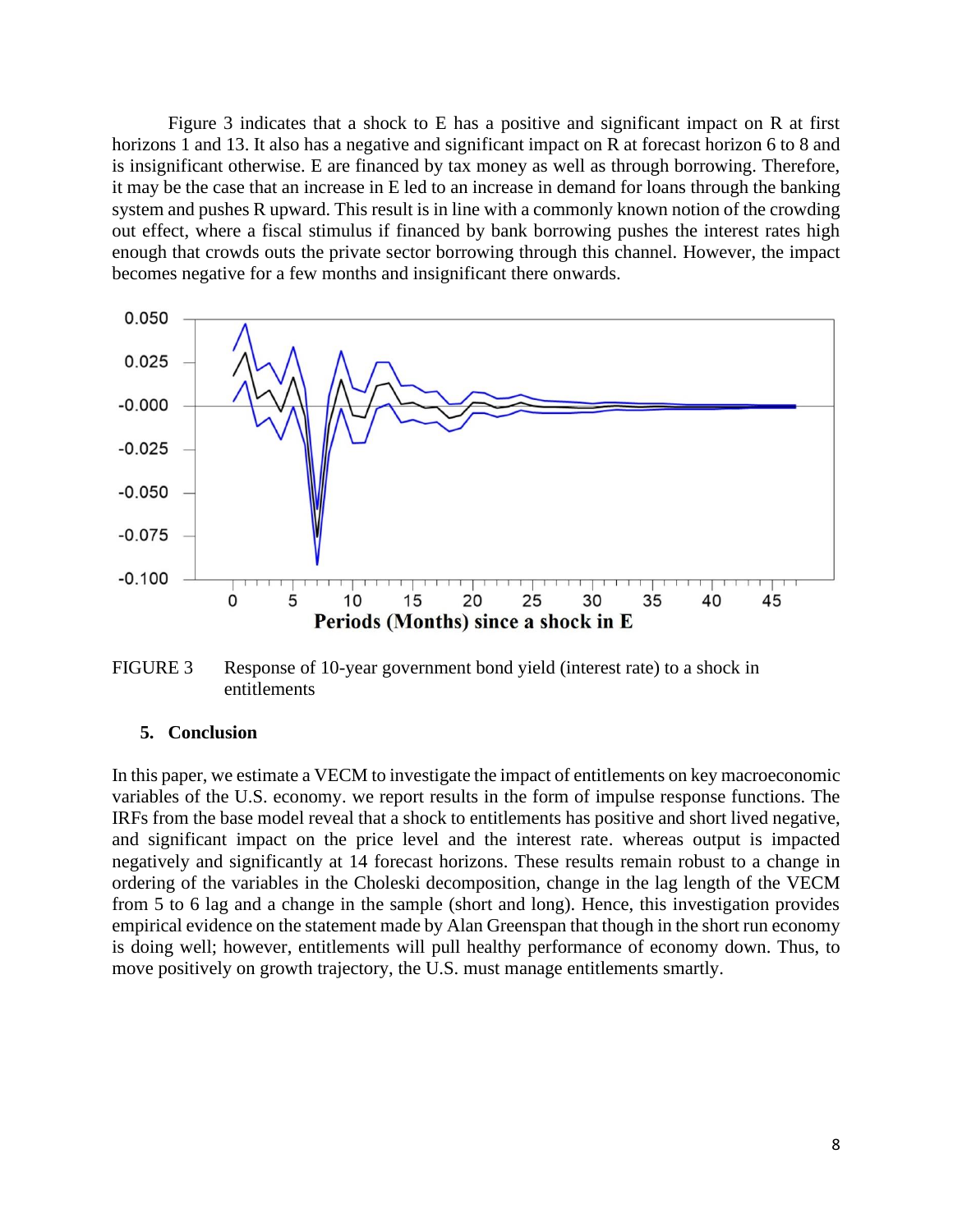## **6. References**

- Acemoglu, D., & Restrepo, P. (2017). Secular Stagnation ? the Effect of Aging on Economic Growth. *NBER Working Paper*, *23077*, 11.
- Bernanke, B. S. (2010). *Economic Challenges: Past, Present, and Future Remarks*.
- CBO Report. (2020). *The 2020 Long-Term Budget Outlook |*.
- Cox, J. (2019). Alan Greenspan: Economy will "fade" because of entitlement burden.
- Dennis, J. ., Hansen, H., Johansen, S., & Juselius, K. (2005). CATs in RATs. *Estima*.
- Dickey, D. A., & Fuller, W. A. (1981). Likelihood Ratio Statistics for Autoregressive Time Series with a Unit Root. *Econometrica*, *49*(4), 1057–1072. https://doi.org/10.2307/1912517
- Doornik, J. A. (1998). Approximations to the asymptotic distributions of cointegration tests. *Journal of Economic Surveys*, *12*(5), 573–593.
- Eberstadt, N. (2012). *A Nation of Takers : Nicholas Eberstadt : 9781599474359*. Radnor, United States: Templeton Foundation Press,U.S.
- Engle, R. F., & Granger, C. W. J. (1987). Co-integration and error correction: representation, estimation, and testing. *Econometrica: Journal of the Econometric Society*, 251–276.
- Gist, J. (2007). Population Aging, Entitlement Growth, and the Economy. In *AARP Public Policy Institute*.
- Greenspan, A. (2016). Alan Greenspan on causes and implications of secular stagnation and, possibly, stagflation.
- History Art & Archives United States House of Representatives. (2020). Congressional Budget and Impoundment Control Act of 1974. Retrieved from https://history.house.gov/Historical-Highlights/1951-2000/Congressional-Budget-and-Impoundment-Control-Act-of-1974/
- Johansen, S. (1988). Statistical analysis of cointegration vectors. *Journal of Economic Dynamics and Control*, *12*(2–3), 231–254.
- Johansen, S. (2000). A Bartlett correction factor for tests on the cointegrating relations. *Econometric Theory*, *16*(5), 740–778.
- Johansen, S. (2002). A small sample correction for the test of cointegrating rank in the vector autoregressive model. *Econometrica*, *70*(5), 1929–1961.
- Johansen, S., & Juselius, K. (1990). Maximum likelihood estimation and inference on cointegration—with applications to the demand for money. *Oxford Bulletin of Economics and Statistics*, *52*(2), 169–210.
- Kuttner, K. N. (2018). Outside the box: Unconventional monetary policy in the great recession and beyond. *Journal of Economic Perspectives*, *32*(4), 121–146. https://doi.org/10.1257/jep.32.4.121
- Ljung, A. G. M., & Box, G. E. P. (1978). *Biometrika Trust On a Measure of Lack of Fit in Time Series Models Published by : Oxford University Press on behalf of Biometrika Trust Stable URL : http://www.jstor.org/stable/2335207*. *65*(2), 297–303.
- Maestas, N., Mullen, K., & Powell, D. (2016). *The Effect of Population Aging on Economic Growth, the Labor Force and Productivity* (No. WR-1063-1). https://doi.org/10.7249/wr1063-1
- Palmer, J. L. (2006). Entitlement Programs for the Aged. *Research on Aging*, *28*(3), 289–302. https://doi.org/10.1177/0164027505285851
- Samuelson, R. J. (2016, November). Greenspan: Entitlements are killing productivity. *Albuquerque Journal*.
- Schwarz, G. (1978). Estimating the Dimension of a Model. *The Annals of Statistics*, *6*(2), 461–